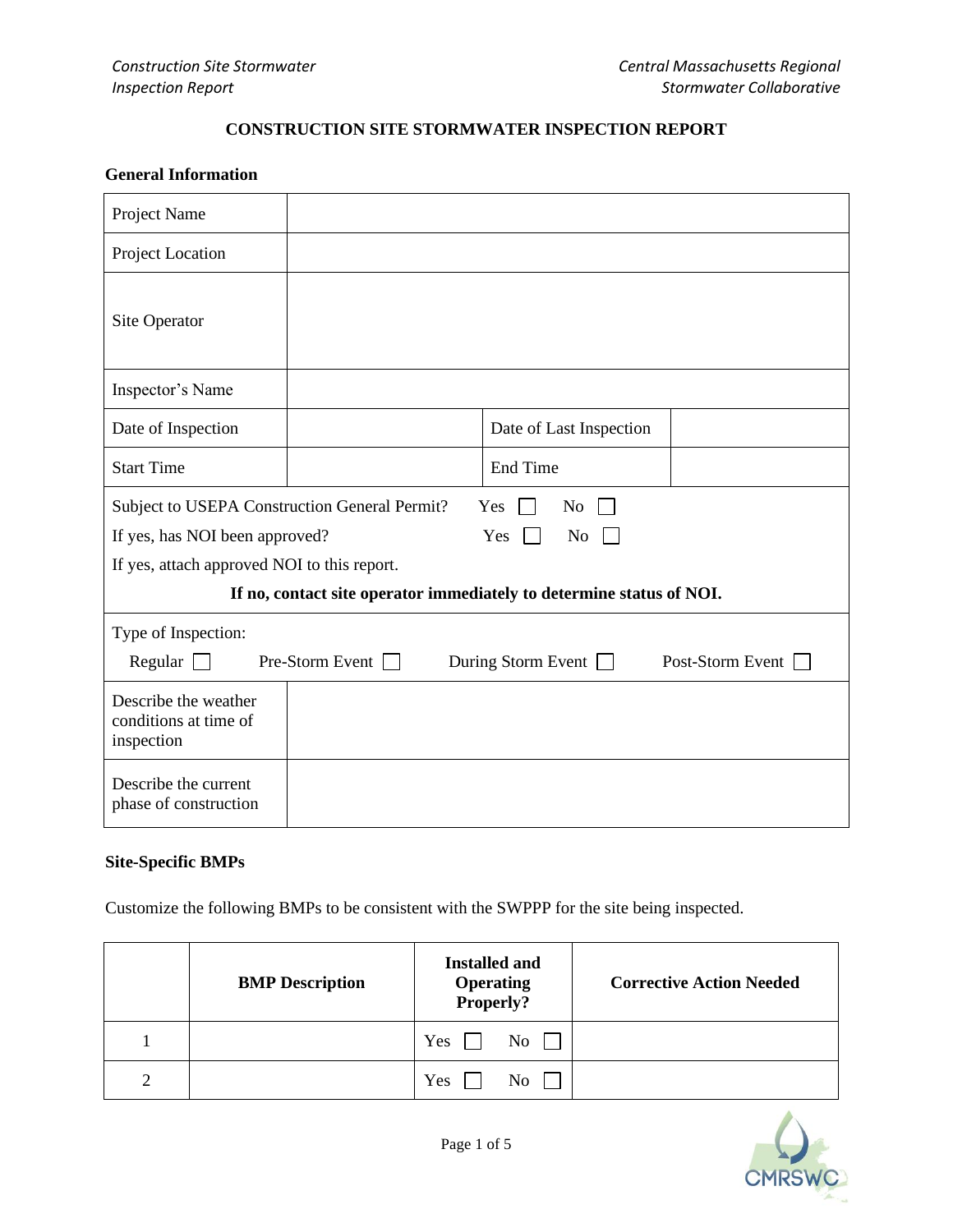# *(continued)*

|                  | <b>BMP</b> Description | <b>Installed and</b><br><b>Operating</b><br>Properly? | <b>Corrective Action Needed</b> |
|------------------|------------------------|-------------------------------------------------------|---------------------------------|
| 3                |                        | Yes<br>$\rm No$                                       |                                 |
| $\overline{4}$   |                        | Yes<br>$\rm No$                                       |                                 |
| 5                |                        | $\rm No$<br>Yes                                       |                                 |
| $\sqrt{6}$       |                        | $\rm No$<br>Yes                                       |                                 |
| $\boldsymbol{7}$ |                        | Yes<br>$\rm No$                                       |                                 |
| $\,8\,$          |                        | Yes<br>$\rm No$<br>$\perp$                            |                                 |
| 9                |                        | Yes<br>$\rm No$                                       |                                 |
| 10               |                        | Yes<br>$\rm No$<br>$\mathbf{L}$                       |                                 |
| 11               |                        | $\rm No$<br>Yes                                       |                                 |
| 12               |                        | Yes<br>$\rm No$                                       |                                 |
| 13               |                        | Yes<br>$\rm No$                                       |                                 |
| 14               |                        | Yes<br>$\rm No$                                       |                                 |
| 15               |                        | $\rm No$<br>Yes                                       |                                 |
| 16               |                        | $\rm No$<br>Yes<br>$\vert \ \ \vert$                  |                                 |
| 17               |                        | Yes<br>$\rm No$                                       |                                 |
| 18               |                        | ${\rm No}$<br>Yes<br>$\blacksquare$                   |                                 |
| 19               |                        | Yes<br>No                                             |                                 |
| 20               |                        | $\rm No$<br>Yes                                       |                                 |

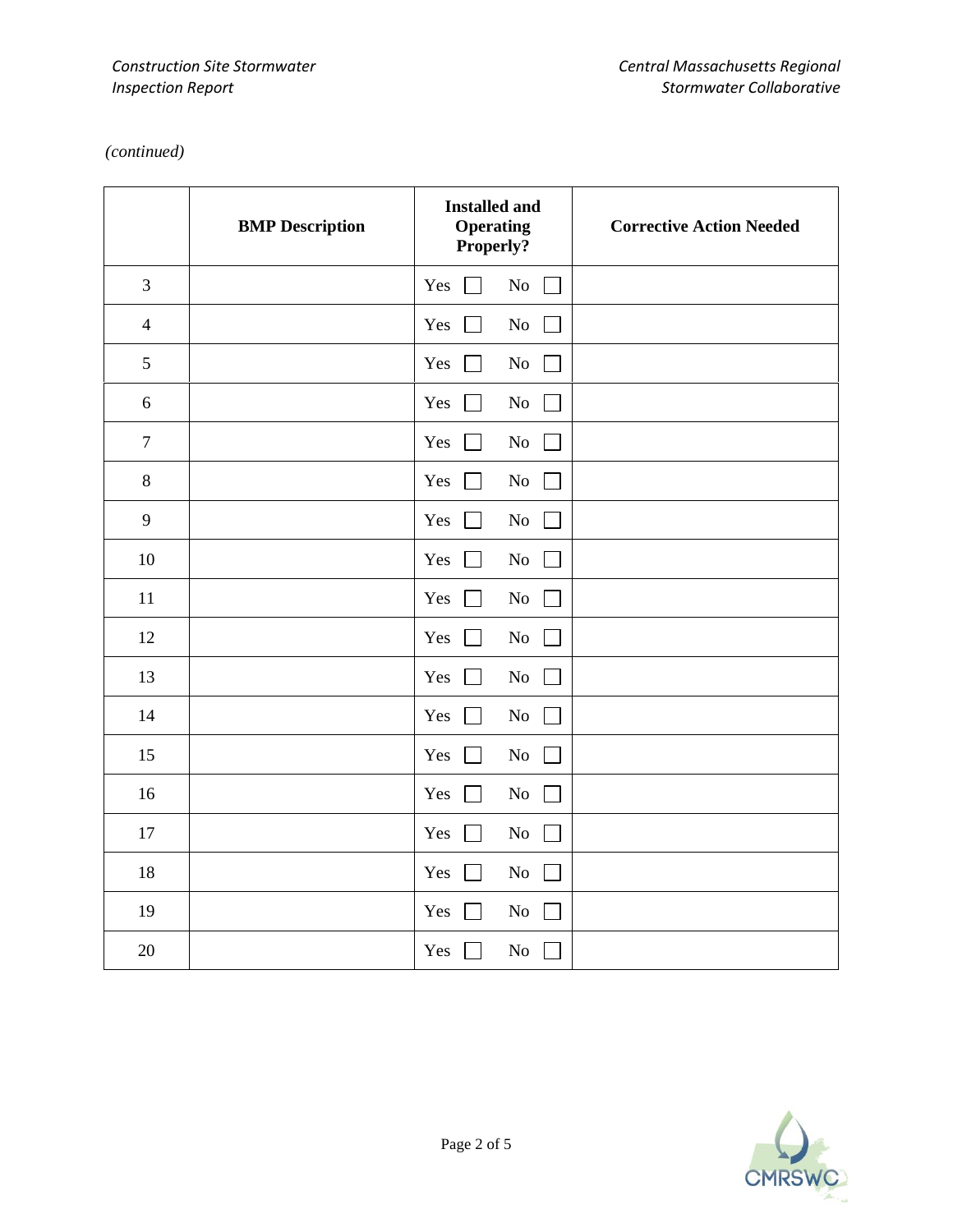## **Erosion and Sedimentation Control**

Document any of the following issues found on the construction site, and the corrective action(s) required for each.

| <b>Issue</b>                                                                                   | <b>Status</b> |                    | <b>Corrective Action Needed</b> |
|------------------------------------------------------------------------------------------------|---------------|--------------------|---------------------------------|
| Have all ESC features been<br>constructed before initiating other<br>construction activities?  | Yes           | $\rm{No}$          |                                 |
| Is the contractor inspecting and<br>maintaining ESC devices regularly?                         | Yes           | No<br>$\mathbf{1}$ |                                 |
| Is existing vegetation maintained on<br>the site as long as possible?                          | Yes           | No.                |                                 |
| Is construction staged so as to<br>minimize exposed soil and disturbed<br>areas?               | <b>Yes</b>    | $\overline{N_{0}}$ |                                 |
| Are disturbed areas restored as soon<br>as possible after work is completed?                   | Yes           | N <sub>o</sub>     |                                 |
| Is clean water being diverted away<br>from the construction site?                              | Yes           | N <sub>0</sub>     |                                 |
| Are sediment traps and sediment<br>barriers cleaned regularly?                                 | Yes           | $\rm{No}$          |                                 |
| Are vegetated and wooded buffers<br>protected and left undisturbed?                            | Yes           | No                 |                                 |
| Are soils stabilized by mulching<br>and/or seeding when they are exposed<br>for a long time?   | Yes           | N <sub>o</sub>     |                                 |
| Has vegetation been allowed to<br>establish itself before flows are<br>introduced to channels? | Yes           | N <sub>0</sub>     |                                 |
| Is regular, light watering used for dust<br>control?                                           | Yes           | No                 |                                 |
| Is excessive soil compaction with<br>heavy machinery avoided, to the<br>extent possible?       | Yes           | No                 |                                 |

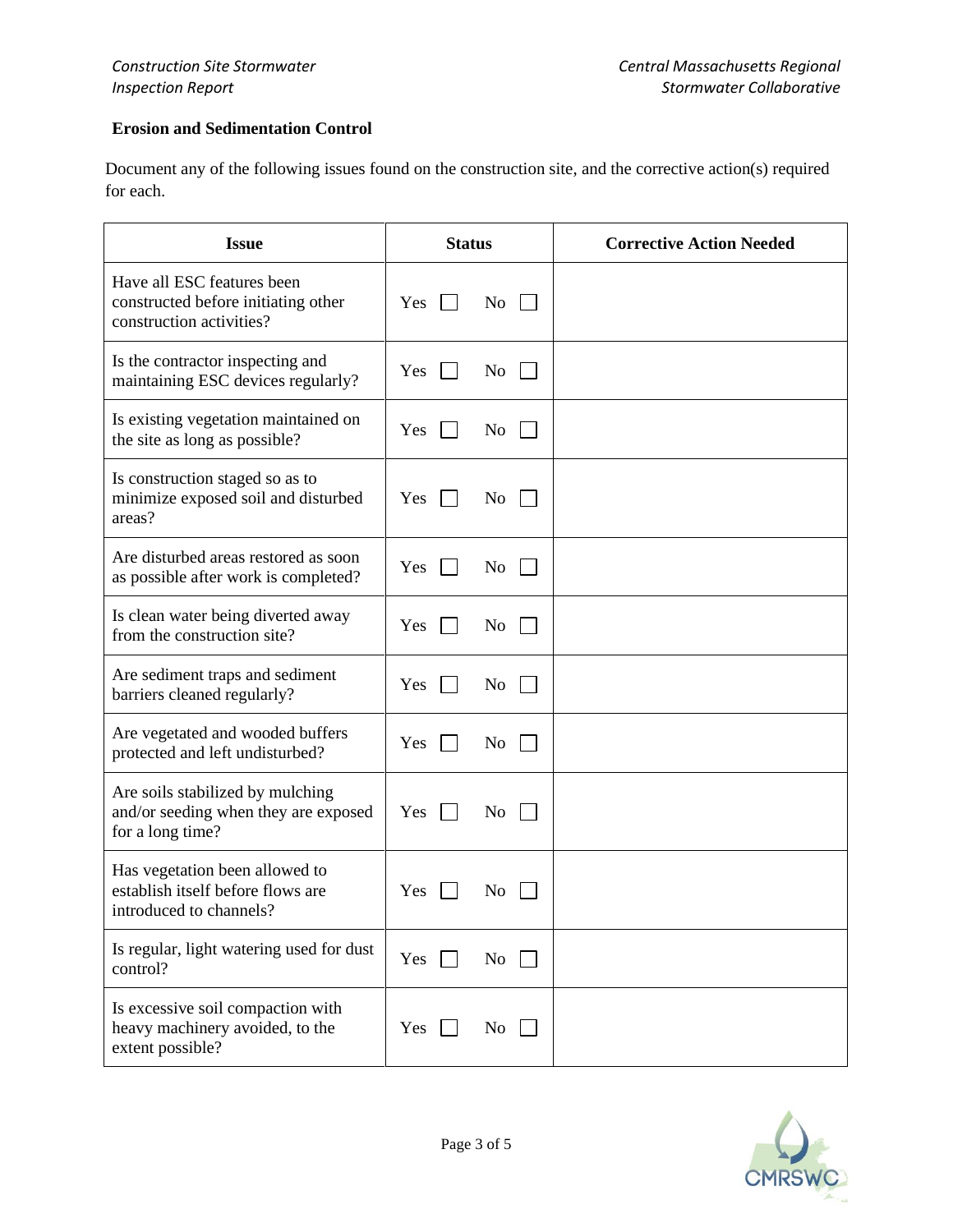*(continued)*

| <b>Issue</b>                                                                                                                      | <b>Status</b>         | <b>Corrective Action Needed</b> |
|-----------------------------------------------------------------------------------------------------------------------------------|-----------------------|---------------------------------|
| Are erosion control blankets used<br>when seeding slopes?                                                                         | Yes<br>N <sub>0</sub> |                                 |
| Are trees and vegetation that are to be<br>retained during construction<br>adequately protected?                                  | <b>Yes</b><br>No.     |                                 |
| Are areas designated as off-limits to<br>construction equipment flagged or<br>easily distinguishable?                             | Yes<br>N <sub>0</sub> |                                 |
| If excavated topsoil has been salvaged<br>and stockpiled for later use on the<br>project, are stockpiles adequately<br>protected? | Yes<br>N <sub>0</sub> |                                 |
| Are temporary slope drains or chutes<br>used to transport water down steep<br>slopes?                                             | Yes<br>N <sub>0</sub> |                                 |
| Do all entrances to the storm sewer<br>system have adequate protection?                                                           | Yes<br>No             |                                 |

### **Overall Site Conditions**

Document any of the following issues found on the construction site, and the corrective action(s) required for each.

| <b>Issue</b>                                                                        | <b>Status</b>         | <b>Corrective Action Needed</b> |
|-------------------------------------------------------------------------------------|-----------------------|---------------------------------|
| Are slopes and disturbed areas not<br>being actively worked properly<br>stabilized? | Yes<br>No.            |                                 |
| Are material stockpiles covered or<br>protected when not in use?                    | Yes<br>N <sub>0</sub> |                                 |
| Are natural resource areas protected<br>with sediment barriers or other<br>BMPs?    | Yes<br>No             |                                 |
| Are perimeter controls and sediment<br>barriers installed and maintained?           | Yes<br>No             |                                 |